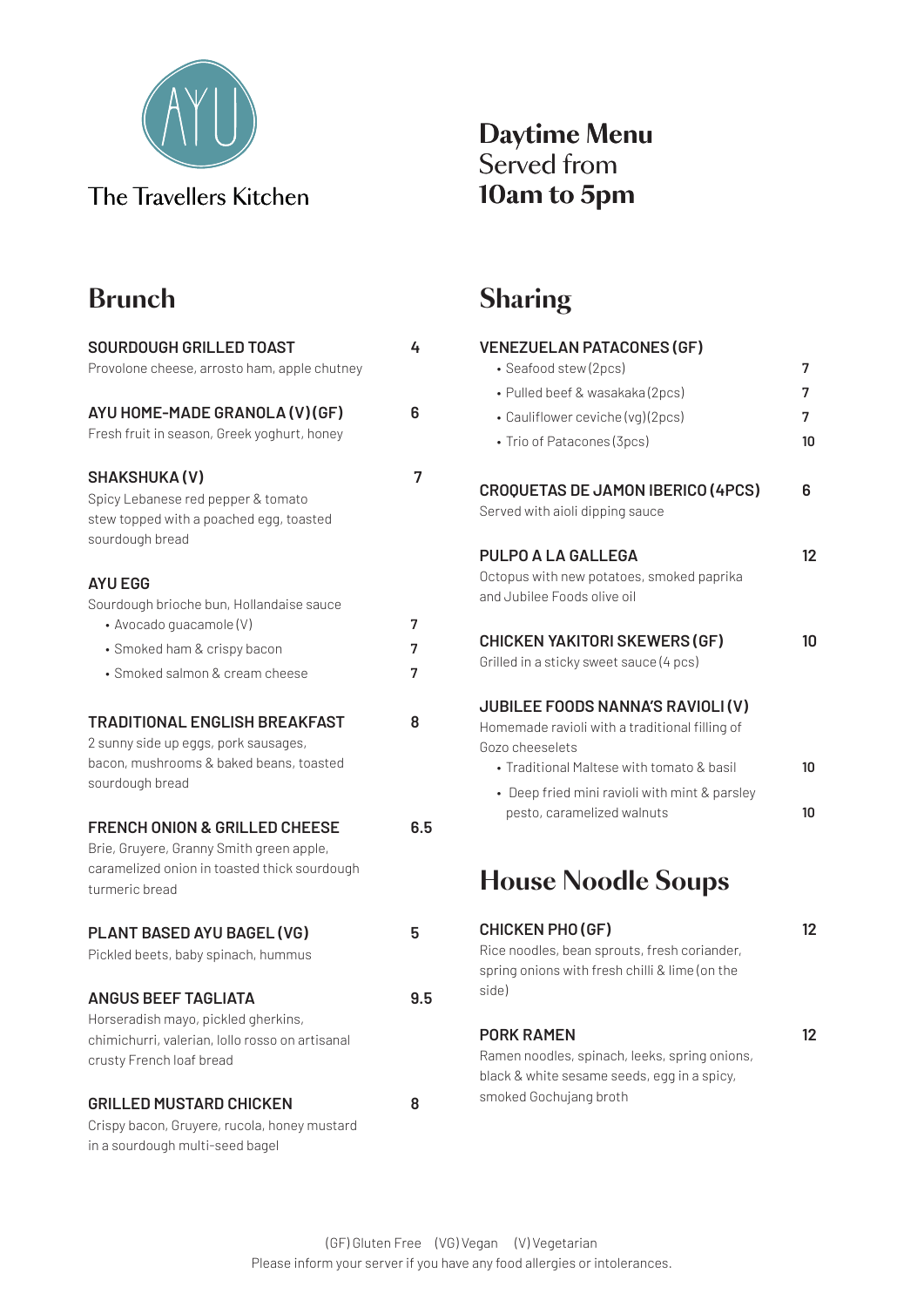

## **Mains**

| <b>RIGATONI CARBONARA</b><br>Free-range eggs, guanciale, Pecorino Romano                                                                                                                                    | 10.5 |
|-------------------------------------------------------------------------------------------------------------------------------------------------------------------------------------------------------------|------|
| <b>FREGOLA SARDA</b><br>Durum wheat and semolina fregola pasta,<br>with vongole, baby octopus, garlic, saffron,<br>mediterranean herbs and cherry tomato                                                    | 12.5 |
| <b>SRILANKAN BLACK PORK CURRY (GF)</b><br>Traditional aromatic roasted spice mix with<br>Goraka paste, fresh pandan & curry leaves,<br>cinnamon, ginger & chilli. Served with<br>steamed rice.              | 18   |
| MORROCCAN BABY AUBERGINES (VG) (GF)<br>Stuffed with spiced lentils, crunchy grated<br>parsnip and plant-based cheese                                                                                        | 10   |
| <b>STEAK FRITES</b><br>Charcoal grilled medium-rare USDA rib-eye<br>steak (300 gr) served with Skin-on Potato<br>fries, Xwejni sea salt, mustard<br>• Add Béarnaise sauce - 2 $\,$<br>• Add Chimichurri - 2 | 22   |
| <b>WANDERING UDON DRAGON (VG)</b><br>Black bean, chilli and garlic wheat noodle stir<br>fry with healthy greens<br>$\bullet$ Add Tofu (VG) - 1.5<br>$\bullet$ Add Beef & shrimp - 2.5                       | 11   |
| <b>Sides</b>                                                                                                                                                                                                |      |
| <b>SKIN-ON POTATO FRIES</b><br>• Xwejni sea salt & Chilli (VG)<br>• Parmesan & Parsley<br>• Garlic & Onion (VG)                                                                                             | 4    |

### **Daytime Menu** Served from **10am to 5pm**

# **Plant Based Dishes**

| ).5 | LEVANTINE RATATOUILLE (VG) (GF)                 | 9  |
|-----|-------------------------------------------------|----|
|     | Butternut squash, sweet red pepper, potato,     |    |
|     | aubergine, zucchini, parsnip and cherry         |    |
| 2.5 | tomato roasted in middle-Eastern spice mix      |    |
|     | <b>BEDOUIN MIX (VG) (GF)</b>                    | 9  |
|     | Spiced chickpeas, green lentils, red            |    |
|     | cabbage, caramelized walnuts and maple          |    |
|     | syrup                                           |    |
|     | ORIENTAL STIR-FRY (VG) (GF)                     | 9  |
|     | Mushroom & broccoli served with steamed         |    |
|     | Jasmine rice                                    |    |
|     | <b>BUTTERNUT SOUASH STEAK</b>                   |    |
|     | SALAD(VG)(GF)                                   | 12 |
|     | Mushrooms, wilted kale, cannellini beans and    |    |
|     | salsa verde                                     |    |
| 2   | UPGRADE ANY PLANT BASED DISH                    |    |
|     | • Add Spiced chickpeas (100 gr) (VG) - 2        |    |
|     | · Add Grilled chicken (150 gr) - 3.5            |    |
|     | • Add Angus beef tagliata (150 gr) - $4.5$      |    |
|     | · Add Salmon fillet (150gr) - 4                 |    |
|     | • Add Free-range hard boiled egg - 2            |    |
|     | • Add Sourdough bread - 2                       |    |
|     |                                                 |    |
|     |                                                 |    |
|     |                                                 |    |
|     |                                                 |    |
|     |                                                 |    |
|     |                                                 |    |
|     | <b>DOCEMADY &amp; DADDIVA CWEET DOTATO (VC)</b> |    |

| <b>SKIN-ON POTATO FRIES</b><br>• Xwejni sea salt & Chilli (VG) | 4 | ROSEMARY & PAPRIKA SWEET POTATO (VG)        | 4  |
|----------------------------------------------------------------|---|---------------------------------------------|----|
| • Parmesan & Parsley                                           |   | JASMINE RICE MUSHROOMS AND CHIVES (VG) (GF) | 6  |
| • Garlic & Onion (VG)                                          |   | SHOESTRING ZUCCHINI FRIES (VG)              | 4  |
| JASMINE RICE SIMPLY STEAMED (VG) (GF)                          | 4 | STIR-FRIED VEGETABLES (VG) (GF)             | -5 |

(GF) Gluten Free (VG) Vegan (V) Vegetarian Please inform your server if you have any food allergies or intolerances.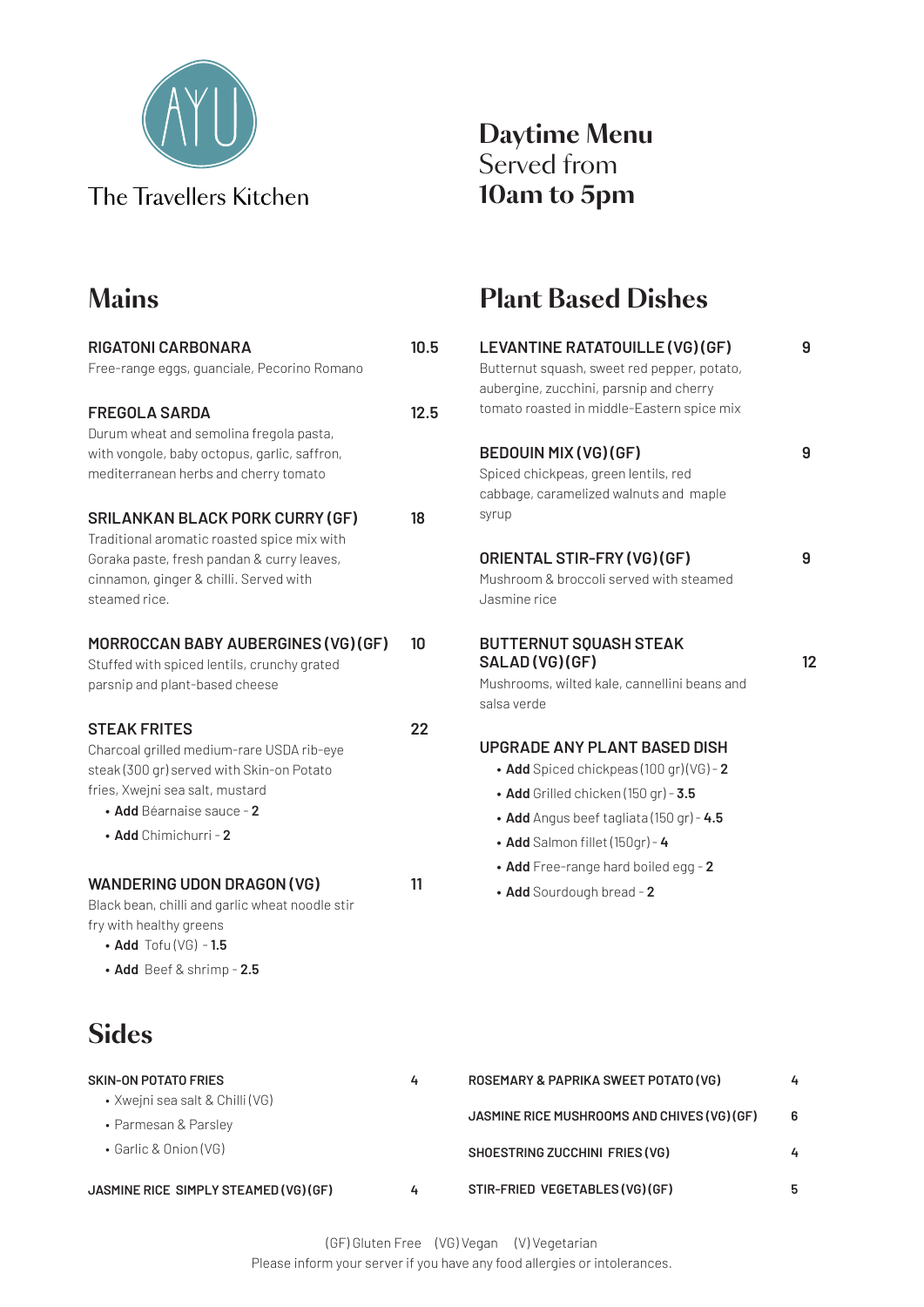

World famous Basque nibbles mostly renowned in San Sebastian and eaten in bars as pre-dinner snacks. Our selection of Pintxos

# **Sharing**

| vary according to seasonal ingredients and<br>other Basque-sourced delicacies and can be<br>viewed at the bar                                                   |                   |
|-----------------------------------------------------------------------------------------------------------------------------------------------------------------|-------------------|
| <b>VENEZUELAN PATACONES (GF)</b><br>· Seafood stew (2pcs)<br>• Pulled beef & wasakaka (2pcs)<br>• Cauliflower ceviche (vg) (2pcs)<br>• Trio of Patacones (3pcs) | 7<br>7<br>7<br>10 |
| <b>CROQUETAS DE JAMON IBERICO (4PCS)</b><br>Served with aioli dipping sauce                                                                                     | 6                 |
| PULPO A LA GALLEGA<br>Octopus with new potatoes, smoked paprika<br>and Jubilee Foods olive oil                                                                  | 12                |
| <b>CHICKEN YAKITORI SKEWERS (GF)</b><br>Grilled in a sticky sweet sauce (4 pcs)                                                                                 | 10                |
| <b>JUBILEE FOODS NANNA'S RAVIOLI (V)</b><br>Homemade ravioli with a traditional filling of<br>Gozo cheeselets                                                   |                   |
| • Traditional Maltese with tomato & basil                                                                                                                       | 10                |
| • Deep fried mini ravioli with mint & parsley<br>pesto, caramelized walnuts                                                                                     | 10                |
| <b>BAO BUNS</b><br>· Steamed sweet pork belly, cucumber,                                                                                                        |                   |
| coriander, chilli (2 pcs)<br>• Korean chicken, red onion, cucumber,                                                                                             | 7.5               |
| sesame seeds (2 pcs)                                                                                                                                            | 7.5               |
| • Plant based (VG) (2 pcs)<br>• Trio taster (3 pcs)                                                                                                             | 7.5<br>11         |
|                                                                                                                                                                 |                   |

**Pintxos de San Sebastian 1.5**

#### **Evening Menu** Served from **5pm to 11pm**

## **Plant Based Dishes**

| LEVANTINE RATATOUILLE (VG) (GF)                                                                                                    | 9  |
|------------------------------------------------------------------------------------------------------------------------------------|----|
| Butternut squash, sweet red pepper, potato,                                                                                        |    |
| aubergine, zucchini, parsnip and cherry                                                                                            |    |
| tomato roasted in middle-Eastern spice mix                                                                                         |    |
| <b>BEDOUIN MIX (VG) (GF)</b>                                                                                                       | 9  |
| Spiced chickpeas, green lentils, red                                                                                               |    |
| cabbage, caramelized walnuts and maple<br>syrup                                                                                    |    |
| ORIENTAL STIR-FRY (VG) (GF)                                                                                                        | 9  |
| Mushroom & broccoli served with steamed                                                                                            |    |
| Jasmine rice                                                                                                                       |    |
| <b>BUTTERNUT SQUASH STEAK</b>                                                                                                      |    |
| SALAD(VG)(GF)                                                                                                                      | 12 |
| Mushrooms, wilted kale, cannellini beans and                                                                                       |    |
| salsa verde                                                                                                                        |    |
| <b>UPGRADE ANY PLANT BASED DISH</b>                                                                                                |    |
| • Add Spiced chickpeas (100 gr) (VG) - 2                                                                                           |    |
| • Add Grilled chicken (150 gr) - 3.5                                                                                               |    |
| • Add Angus beef tagliata (150 gr) - $4.5$                                                                                         |    |
| • Add Salmon fillet (150gr) - 4                                                                                                    |    |
| • Add Free-range hard boiled egg - 2                                                                                               |    |
| • Add Sourdough bread - 2                                                                                                          |    |
| <b>House Noodle Soups</b>                                                                                                          |    |
| <b>CHICKEN PHO (GF)</b><br>Rice noodles, bean sprouts, fresh coriander,<br>spring onions with fresh chilli & lime (on the<br>side) | 12 |
|                                                                                                                                    |    |

#### **PORK RAMEN** 12

Ramen noodles, spinach, leeks, spring onions, black & white sesame seeds, egg in a spicy, smoked Gochujang broth